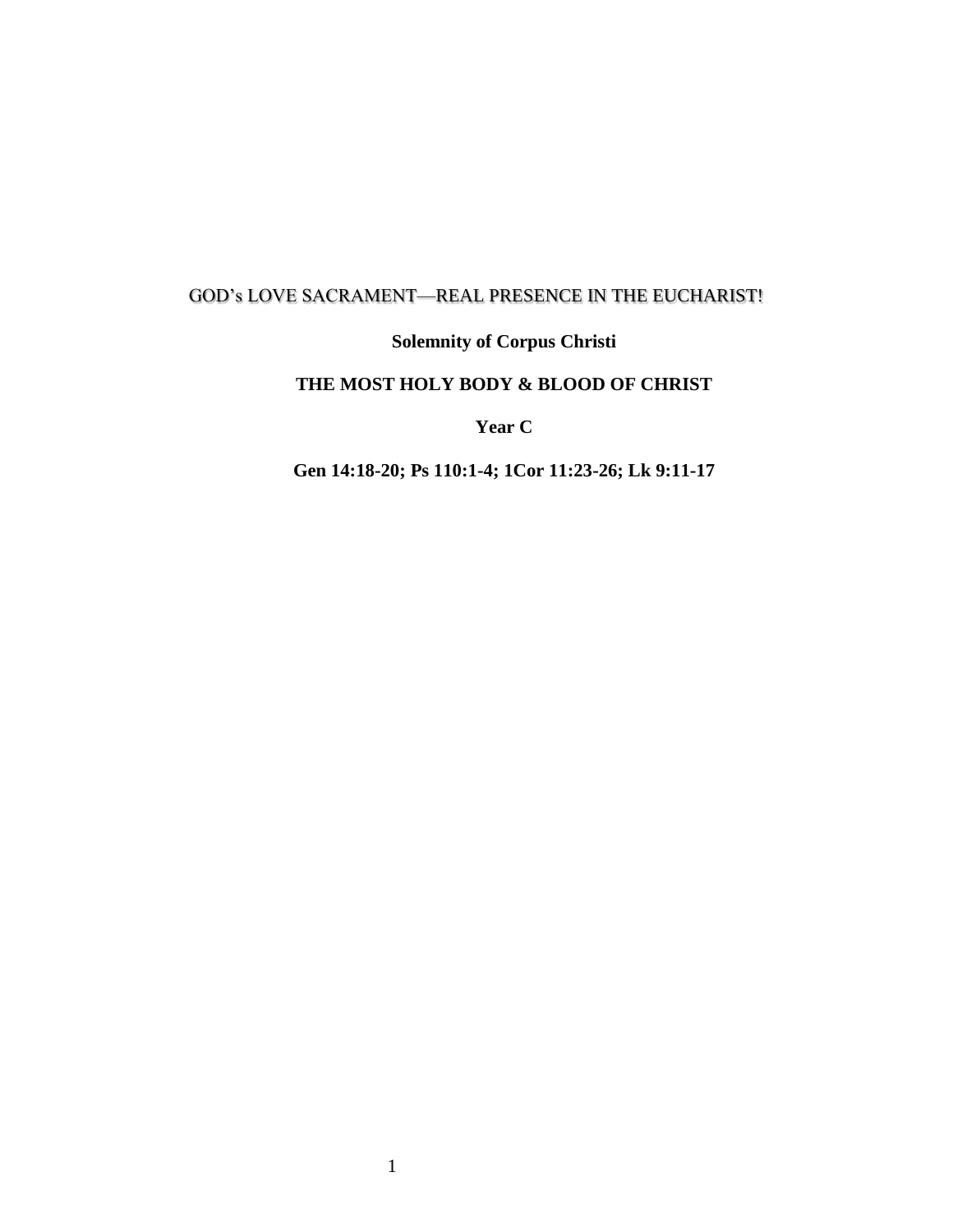She was only 16 years old…when a moon with a black band around it would appear to her throughout the day. She wondered what it meant…then the Lord Jesus appeared in a dream to her…to Blessed Juliana of Mont Cornillon, a 13<sup>th</sup> century contemplative nun from Belgium…and Jesus told her that the moon referred to the liturgical year and the black band, to the fact that the liturgical year lacked one thing: a day in honor of His Body and Blood in the Eucharist.

 Blessed Juliana went to her ordinary, Bishop Robert of Liège, and asked him to institute a feast in their diocese in Belgium, which he did beginning in 1246…but not until conferring with his Archdeacon, Jacques Pantaleon, whom we will soon encounter again in our story. That was the first intervention of the Lord to bring about the Solemn Feast of Corpus Christi which we celebrate this weekend, along with our First Communicants at the 11:30 and 1:30 Sunday masses.

Scene II, the second intervention (also during the  $13<sup>th</sup>$  century): Father Peter of Prague had lost his faith in the reality of Christ's body and blood in the Eucharist…after all, couldn't a priest question whether, what starts out as mere bread and wine in his hands, could change…after a few sacred words…into the real body and blood of the God-man, Jesus, even though all the appearances of bread and wine remain? Father Peter felt like a hypocrite every time he celebrated mass and spoke the words of consecration over the bread and wine.

 So he decided to do something quite drastic. In 1263, he decided to make a 900-mile walking pilgrimage to Rome, to pray at the tomb of his patron, St. Peter, for the gift of a renewed faith in the real presence of Jesus in the Eucharist.

 Now why do you think he made the pilgrimage to St. Peter in Rome when there were tombs of other saints much closer to Prague? Well, he went to the tomb of his patron saint because Simon Peter (Cepha, as Jesus had named him) has always been the rock of faith in the Eucharist to the whole Church…from the time the Lord talked about the reality of the Eucharist the first time, in a synagogue in Capernaum, one year before his death.

 You remember the scene in John 6, the Bread of Life discourse. Jesus told his listeners that unless they "eat" (GK: *esthio*) His flesh and drink His blood, they would have no divine life in them; and, conversely, the one who literally "gnaws" (GK: *trogo* vice *esthio*) on His flesh and drinks His blood will have eternal life (cf. John 6:53-54). St. John goes on to use the verb "*trogo"*, to "gnaw", three more times in that chapter to underscore the real body of Christ…and then he tells us that many of His disciples walked away complaining, "*This teaching is too hard! Who can accept it*?" (v.60) Remember that a Jew couldn't even touch blood or a dead body without becoming ritually impure, yet Jesus was asking them to drink His blood and gnaw on His flesh…why that sounds like cannibalism!..and in fact the early Church was so accused. Many of those disciples, accordingly, turned their back on Jesus because of their unbelief. Jesus knew that they had heard Him correctly but were just not willing to accept the Truth about the Eucharist. Now if Jesus had only been speaking metaphorically or symbolically, wouldn't He have told them so to keep them in the fold? But He did not…and the

unbelievers separated from the flock.

 He then turned to his closest followers, the twelve, and asked them, "*Do you also wish to go away?"* (v.67) They fell ominously silent. Nevertheless, it was St. Peter who stood and said, "*Lord, to whom shall we go? You have the words of eternal life. We have come to believe and know that you are the Holy One of God."* (vv.68-69) Even though he didn't fully understand what Jesus was saying, nor why He was saying it, St. Peter believed in the Eucharist because he believed in Christ, which meant believing in what Christ said.

 It would take a year before what Jesus was saying would make any sense…when Jesus, during the Last Supper, took bread and wine into his sacred hands and mysteriously changed them into His body and blood saying, "*This is my body. This is the cup of my blood.*" (Lk 22:19-20) It took many, many more years for the Church at the Council of Trent in the  $16<sup>th</sup>$  century to scholastically define what was taking place as "*transubstantiation*": a singular and wondrous conversion of the total substance of bread and wine into the body and blood of Christ, the external appearances only remaining unchanged…and that in the most blessed sacrament of the Eucharist is contained the whole of Christ (body, blood, soul, and